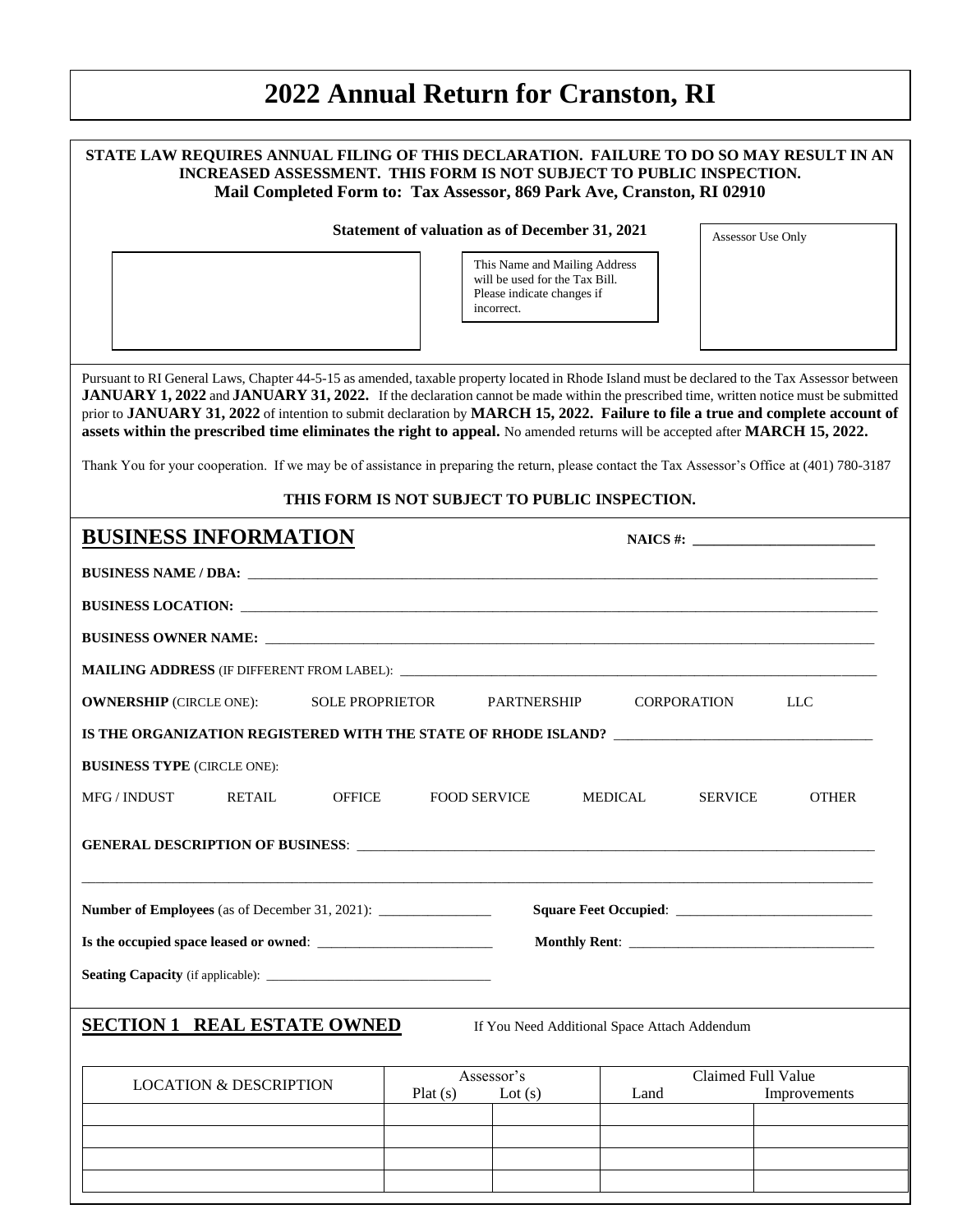## **SECTION 2 SHORT LIFE - COMPUTER EQUIPMENT** *ONLY*

Please list all short life (PC computer equipment) separately in this section. **Manufacturers** include all equipment **NOT** used directly in the actual manufacturing process. Attach a separate sheet if necessary. *LIST ALL LEASED / RENTED EQUIPMENT IN SECTION 8.*

| <b>Calendar Year</b><br><b>Purchased</b> | <b>Acquired</b><br>New or Used? | <b>Acquisition</b><br>Cost | <b>Depreciation</b><br>Rate | <b>Claimed</b><br><b>Full Value</b> | Assessor's<br><b>Use Only</b> |
|------------------------------------------|---------------------------------|----------------------------|-----------------------------|-------------------------------------|-------------------------------|
| 2021                                     |                                 |                            | 5%                          |                                     |                               |
| 2020                                     |                                 |                            | 20%                         |                                     |                               |
| 2019                                     |                                 |                            | 40%                         |                                     |                               |
| 2018                                     |                                 |                            | 70%                         |                                     |                               |
| 2017 & Prior                             |                                 |                            | 80%                         |                                     |                               |
| <b>TOTALS</b>                            |                                 |                            |                             |                                     |                               |

## **SECTION 3 TANGIBLE PERSONAL PROPERTY**

List by year the total acquisition cost for all furniture, fixtures, equipment, signs and **unregistered vehicles o**wned by you that are used in conducting the operations of any retail, wholesale, service, contracting, professional or other type of business that have an economic life between 6 and 12 years.

*Manufacturers should only report furniture, fixtures and equipment that are NOT used directly in the actual manufacturing process.*

**IMPORTANT ~** Be sure to declare all acquisitions still in use, even though fully depreciated on your books. *List all leased / rented equipment in Section 8. Be sure to list all computer equipment separately in Section 2.*

| <b>Calendar Year</b> | $\sim$ $\sim$<br>Acquisition | <b>Acquisition</b> | <b>Depreciation</b> | <b>Claimed</b>    | Assessor's      |
|----------------------|------------------------------|--------------------|---------------------|-------------------|-----------------|
| <b>Purchased</b>     | New or Used                  | Cost               | Rate                | <b>Full Value</b> | <b>Use Only</b> |
| 2021                 |                              |                    | 5%                  |                   |                 |
| 2020                 |                              |                    | 10%                 |                   |                 |
| 2019                 |                              |                    | 20%                 |                   |                 |
| 2018                 |                              |                    | 30%                 |                   |                 |
| 2017                 |                              |                    | 40%                 |                   |                 |
| 2016                 |                              |                    | 50%                 |                   |                 |
| 2015                 |                              |                    | 60%                 |                   |                 |
| 2014 & prior         |                              |                    | 70%                 |                   |                 |
| <b>TOTALS</b>        |                              |                    |                     |                   |                 |

## **SECTION 4 LONG LIFE ASSETS**

List by year the total acquisition cost for assets that have an economic life of 13 years or more. Manufacturers should only report assets that are NOT used directly in the actual manufacturing process. **IMPORTANT ~** Be sure to declare all acquisitions still in use, even though fully depreciated on your books. *LIST ALL LEASED / RENTED EQUIPMENT IN SECTION 8. DO NOT duplicate assets reported in Sections 2 and 3.*

| <b>Calendar Year</b> | <b>Acquisition</b> | <b>Acquisition</b> | <b>Depreciation</b> | <b>Claimed</b>    | Assessor's      |
|----------------------|--------------------|--------------------|---------------------|-------------------|-----------------|
| <b>Purchased</b>     | New or Used        | Cost               | Rate                | <b>Full Value</b> | <b>Use Only</b> |
| 2021                 |                    |                    | 5%                  |                   |                 |
| 2020                 |                    |                    | 10%                 |                   |                 |
| 2019                 |                    |                    | 15%                 |                   |                 |
| 2018                 |                    |                    | 20%                 |                   |                 |
| 2017                 |                    |                    | 25%                 |                   |                 |
| 2016                 |                    |                    | 30%                 |                   |                 |
| 2015                 |                    |                    | 35%                 |                   |                 |
| 2014                 |                    |                    | 40%                 |                   |                 |
| 2013                 |                    |                    | 45%                 |                   |                 |
| 2012                 |                    |                    | 50%                 |                   |                 |
| 2011                 |                    |                    | 55%                 |                   |                 |
| 2010                 |                    |                    | 60%                 |                   |                 |
| 2009                 |                    |                    | 65%                 |                   |                 |
| 2008 & Prior         |                    |                    | 70%                 |                   |                 |
| <b>TOTALS</b>        |                    |                    |                     |                   |                 |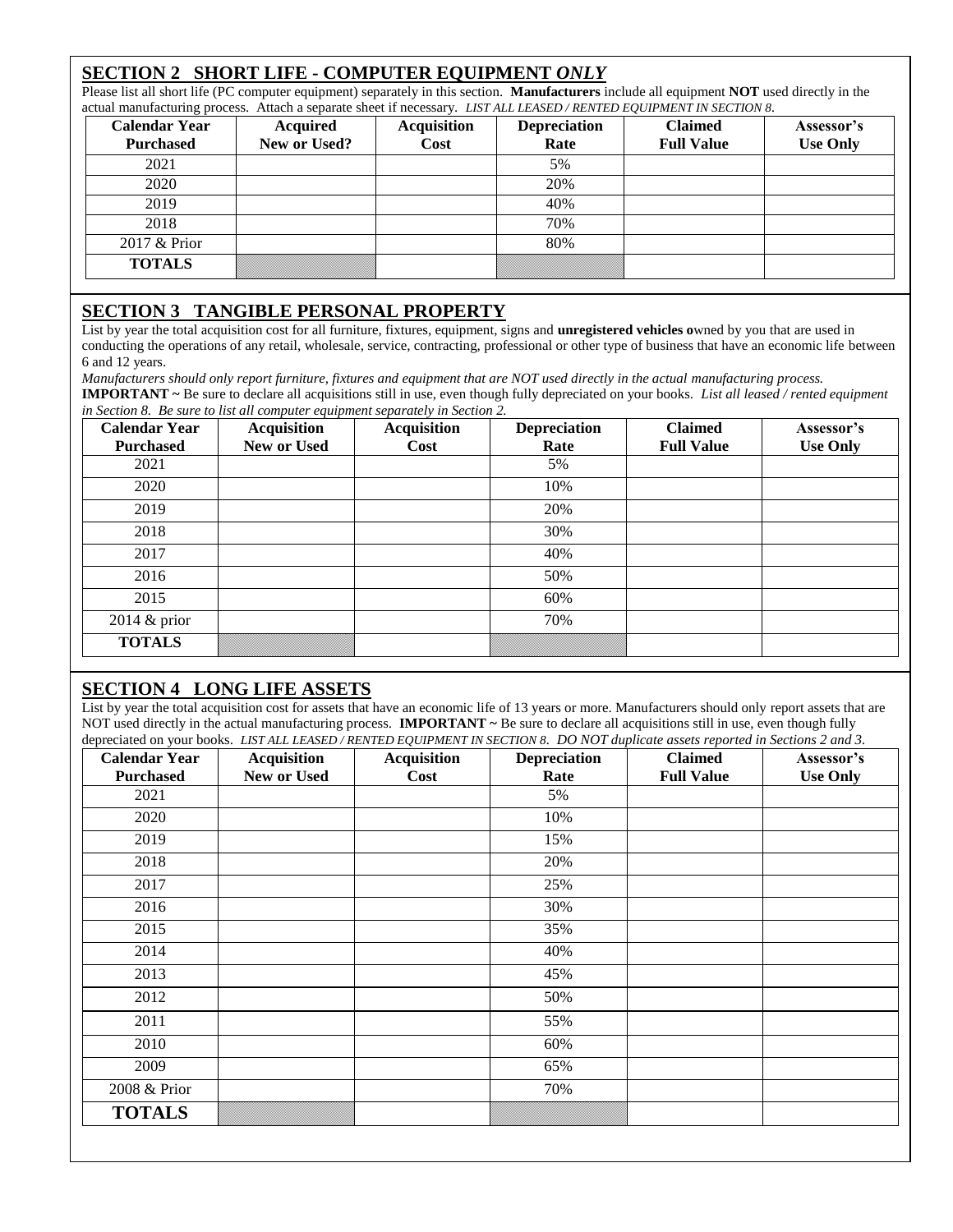| SECTION 5 BUILDINGS & IMPROVEMENTS ON LEASED LAND                                                                                                                                                                                                                                                                                                                                        |                                                                                                                                                                 |                 |                   |                     |         |  |
|------------------------------------------------------------------------------------------------------------------------------------------------------------------------------------------------------------------------------------------------------------------------------------------------------------------------------------------------------------------------------------------|-----------------------------------------------------------------------------------------------------------------------------------------------------------------|-----------------|-------------------|---------------------|---------|--|
| Property Address:                                                                                                                                                                                                                                                                                                                                                                        |                                                                                                                                                                 |                 |                   |                     |         |  |
| Property Used For:                                                                                                                                                                                                                                                                                                                                                                       |                                                                                                                                                                 |                 |                   | CLAIMED FULL VALUE: |         |  |
| Name of Landowner:                                                                                                                                                                                                                                                                                                                                                                       |                                                                                                                                                                 |                 |                   |                     |         |  |
| Is Lease Recorded? YES __________ NO ___________ Dates of Lease From: ______________ to ____________                                                                                                                                                                                                                                                                                     |                                                                                                                                                                 |                 |                   |                     |         |  |
|                                                                                                                                                                                                                                                                                                                                                                                          | <b>SECTION 6 INVENTORY / STOCK IN TRADE / SUPPLIES</b><br>This Section to be used by ALL BUSINESSES, INCLUDING MANUFACTURERS. Include any consigned inventories |                 |                   |                     |         |  |
| SECTION 7 MANUFACTURER INVENTORIES WHICH YOU CLAIM EXEMPT<br>(RI Law 44-5-38, as amended)                                                                                                                                                                                                                                                                                                |                                                                                                                                                                 |                 |                   |                     |         |  |
| <b>SECTION 8 LEASED / RENTED / CONSIGNED</b><br>This Section to be Used by All Businesses<br><b>TANGIBLE PERSONAL PROPERTY</b><br><b>INCLUDING MANUFACTURERS</b>                                                                                                                                                                                                                         |                                                                                                                                                                 |                 |                   |                     |         |  |
| <b>Owner / Address</b>                                                                                                                                                                                                                                                                                                                                                                   | <b>Item Description</b>                                                                                                                                         | <b>Cost New</b> | <b>Lease Term</b> | <b>Monthly Rent</b> | Lease # |  |
|                                                                                                                                                                                                                                                                                                                                                                                          |                                                                                                                                                                 |                 |                   |                     |         |  |
|                                                                                                                                                                                                                                                                                                                                                                                          |                                                                                                                                                                 |                 |                   |                     |         |  |
|                                                                                                                                                                                                                                                                                                                                                                                          |                                                                                                                                                                 |                 |                   |                     |         |  |
| SECTION 9 TANGIBLE PROPERTY LEASED OR RENTED TO OTHERS<br>On December 31, 2021, if you owned any items of tangible personal property (except registered motor vehicles), which you leased                                                                                                                                                                                                |                                                                                                                                                                 |                 |                   |                     |         |  |
| or rented to others, attach a separate schedule to this form and report all of the following information for each item:                                                                                                                                                                                                                                                                  |                                                                                                                                                                 |                 |                   |                     |         |  |
| Lessee's name and location of property, description of property, your acquisition cost, date of acquisition or installation, date of<br>manufacture, monthly rental or lease income, and dates of lease. Information on disposed assets must also be reported,<br>including a list of assets, date of disposal and how the assets were disposed (lease buyout, returned to vendor, etc). |                                                                                                                                                                 |                 |                   |                     |         |  |
| <b>SECTION 10 LEASEHOLD IMPROVEMENTS</b>                                                                                                                                                                                                                                                                                                                                                 |                                                                                                                                                                 |                 |                   |                     |         |  |

Fixtures, etc. owned by you and attached to or used in real estate owned by others and not reported elsewhere. Leasehold improvements include, but are not limited to, wall paneling, carpeting, tile on wall and floors, ceilings, electrical and plumbing fixtures, partitions, building additions and the like.

| <b>Calendar Year</b><br><b>Purchased</b> | <b>Description of</b><br>Improvement | Improvement<br>Cost | <b>Depreciation</b><br>Rate | <b>Claimed</b><br><b>Full Value</b> | Assessor's<br><b>Use Only</b> |
|------------------------------------------|--------------------------------------|---------------------|-----------------------------|-------------------------------------|-------------------------------|
| 2021                                     |                                      |                     | 5%                          |                                     |                               |
| 2020                                     |                                      |                     | 10%                         |                                     |                               |
| 2019                                     |                                      |                     | 20%                         |                                     |                               |
| 2018                                     |                                      |                     | 30%                         |                                     |                               |
| 2017                                     |                                      |                     | 40%                         |                                     |                               |
| 2016                                     |                                      |                     | 50%                         |                                     |                               |
| 2015                                     |                                      |                     | 60%                         |                                     |                               |
| 2014 & Prior                             |                                      |                     | 70%                         |                                     |                               |
| <b>TOTALS</b>                            |                                      |                     |                             |                                     |                               |